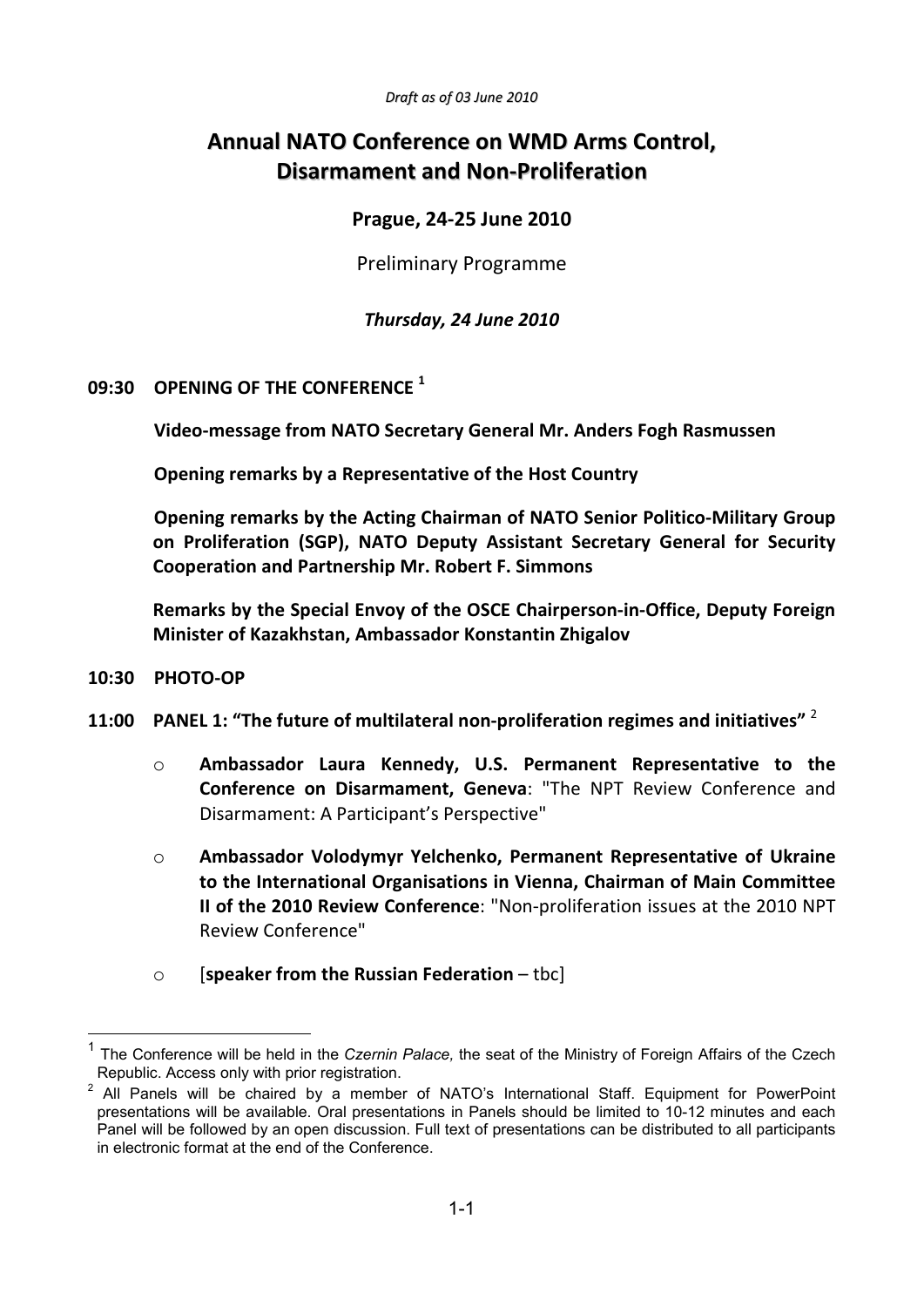- **12:00 DISCUSSION WITH THE SPEAKERS FROM PANEL 1: Comments from the audience, questions and answers**
- **13:00 LUNCH**
- **14:30 PANEL 2: "The future of multilateral non-proliferation regimes and initiatives"** 
	- o **Ambassador Marius R. Grinius, Permanent Representative of Canada to the Conference on Disarmament, Geneva:** "Arms Control Treaties in the 21<sup>st</sup> Century: Trends and Prospects"
	- o **Amb. Peter Gottwald, Commissioner of the German Federal Government for Arms Control and Disarmament** [topic tbd]
	- o **Mr. Sylwin Gizowski, Acting Director, On-site Inspection Division, CTBTO:** "Is the nuclear test ban implementable now? A briefing on the state of readiness of the CTBT verification regime"
	- o [**speaker from the European Union** tbc]

#### **15:15 DISCUSSION WITH THE SPEAKERS FROM PANEL 2**

**16:00 COFFEE BREAK** 

#### **16:30 PANEL 3: "Addressing current regional proliferation threats and challenges"**

- o **Mr. Bruno Gruselle, Research Associate, Fondation pour la Recherche Stratégique (FRS): "**Ballistic missiles proliferation: a regional or global problem?"
- o **Mr. Mark Fitzpatrick, International Institute for Strategic Studies (IISS), London**: "Iran, Syria and Proliferation Threats in the Middle East"
- o [**speaker from Egypt** tbc]
- o [**speaker from Japan** tbc]
- **17:15 DISCUSSION WITH THE SPEAKERS FROM PANEL 3**
- **18:00 BREAK**
- **18:30 SPECIAL KEYNOTE ADDRESS: Ambassador Libran N. Cabactulan, Permanent Representative of the Philippines to the United Nations, President of the 2010 NPT Review Conference** [tbc]
- **19:30 END OF THE FIRST DAY'S DISCUSSIONS**
- **20:00 RECEPTION hosted by the Foreign Ministry of the Czech Republic**